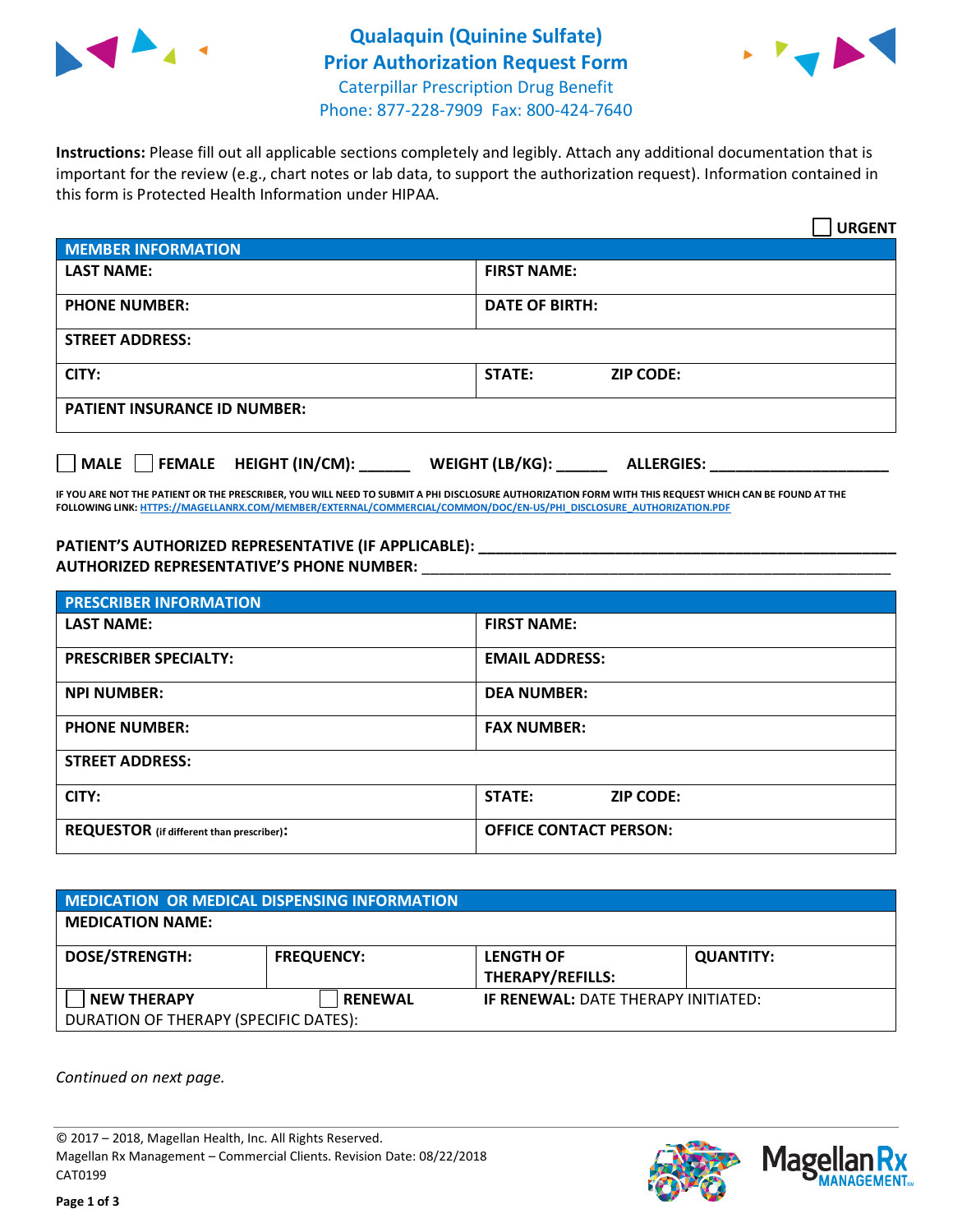



| <b>MEMBER'S LAST NAME:</b>                                                                                                                                                                                                                                                                                                                                                                                                                                                                                                                                                                | <b>MEMBER'S FIRST NAME:</b>                                        |                                                       |  |  |
|-------------------------------------------------------------------------------------------------------------------------------------------------------------------------------------------------------------------------------------------------------------------------------------------------------------------------------------------------------------------------------------------------------------------------------------------------------------------------------------------------------------------------------------------------------------------------------------------|--------------------------------------------------------------------|-------------------------------------------------------|--|--|
|                                                                                                                                                                                                                                                                                                                                                                                                                                                                                                                                                                                           | 1. HAS THE PATIENT TRIED ANY OTHER MEDICATIONS FOR THIS CONDITION? | <b>NO</b><br>YES (if yes, complete below)             |  |  |
| <b>MEDICATION/THERAPY (SPECIFY</b><br>DRUG NAME AND DOSAGE):                                                                                                                                                                                                                                                                                                                                                                                                                                                                                                                              | <b>DURATION OF THERAPY (SPECIFY</b><br>DATES):                     | <b>RESPONSE/REASON FOR</b><br><b>FAILURE/ALLERGY:</b> |  |  |
| <b>2. LIST DIAGNOSES:</b>                                                                                                                                                                                                                                                                                                                                                                                                                                                                                                                                                                 |                                                                    | <b>ICD-10:</b>                                        |  |  |
|                                                                                                                                                                                                                                                                                                                                                                                                                                                                                                                                                                                           |                                                                    |                                                       |  |  |
| 3. REQUIRED CLINICAL INFORMATION: PLEASE PROVIDE ALL RELEVANT CLINICAL INFORMATION TO SUPPORT A<br>PRIOR AUTHORIZATION.                                                                                                                                                                                                                                                                                                                                                                                                                                                                   |                                                                    |                                                       |  |  |
| <b>Malaria:</b><br>Does the patient have a diagnosis of malaria? $\Box$ Yes $\Box$ No                                                                                                                                                                                                                                                                                                                                                                                                                                                                                                     |                                                                    |                                                       |  |  |
| Is the patient's malaria chloroquine-resistant? □ Yes □ No                                                                                                                                                                                                                                                                                                                                                                                                                                                                                                                                |                                                                    |                                                       |  |  |
| <b>Babesiosis:</b><br>Does the patient have a diagnosis of babesiosis? $\square$ Yes $\square$ No<br>Please provide documentation of patient's clinical course.                                                                                                                                                                                                                                                                                                                                                                                                                           |                                                                    |                                                       |  |  |
| Does the patient have a thin blood smear showing babesiosis organisms? $\Box$ Yes $\Box$ No<br>Please submit documentation.                                                                                                                                                                                                                                                                                                                                                                                                                                                               |                                                                    |                                                       |  |  |
| Does the patient have a positive PCR test for babesiosis? $\Box$ Yes $\Box$ No<br>Please provide documentation.                                                                                                                                                                                                                                                                                                                                                                                                                                                                           |                                                                    |                                                       |  |  |
| Are there any other comments, diagnoses, symptoms, medications tried or failed, and/or any other information the<br>physician feels is important to this review?                                                                                                                                                                                                                                                                                                                                                                                                                          |                                                                    |                                                       |  |  |
|                                                                                                                                                                                                                                                                                                                                                                                                                                                                                                                                                                                           |                                                                    |                                                       |  |  |
| Please note: Not all drugs/diagnosis are covered on all plans. This request may be denied unless all required<br>information is received.                                                                                                                                                                                                                                                                                                                                                                                                                                                 |                                                                    |                                                       |  |  |
| ATTESTATION: I attest the information provided is true and accurate to the best of my knowledge. I understand that<br>the Health Plan, insurer, Medical Group or its designees may perform a routine audit and request the medical<br>information necessary to verify the accuracy of the information reported on this form.                                                                                                                                                                                                                                                              |                                                                    |                                                       |  |  |
|                                                                                                                                                                                                                                                                                                                                                                                                                                                                                                                                                                                           |                                                                    |                                                       |  |  |
| Prescriber Signature or Electronic I.D. Verification:<br>Date:<br>CONFIDENTIALITY NOTICE: The documents accompanying this transmission contain confidential health information that is legally privileged. If<br>you are not the intended recipient, you are hereby notified that any disclosure, copying, distribution, or action taken in reliance on the contents<br>of these documents is strictly prohibited. If you have received this information in error, please notify the sender immediately (via return FAX)<br>and arrange for the return or destruction of these documents. |                                                                    |                                                       |  |  |

© 2017 – 2018, Magellan Health, Inc. All Rights Reserved. Magellan Rx Management – Commercial Clients. Revision Date: 08/22/2018 CAT0199